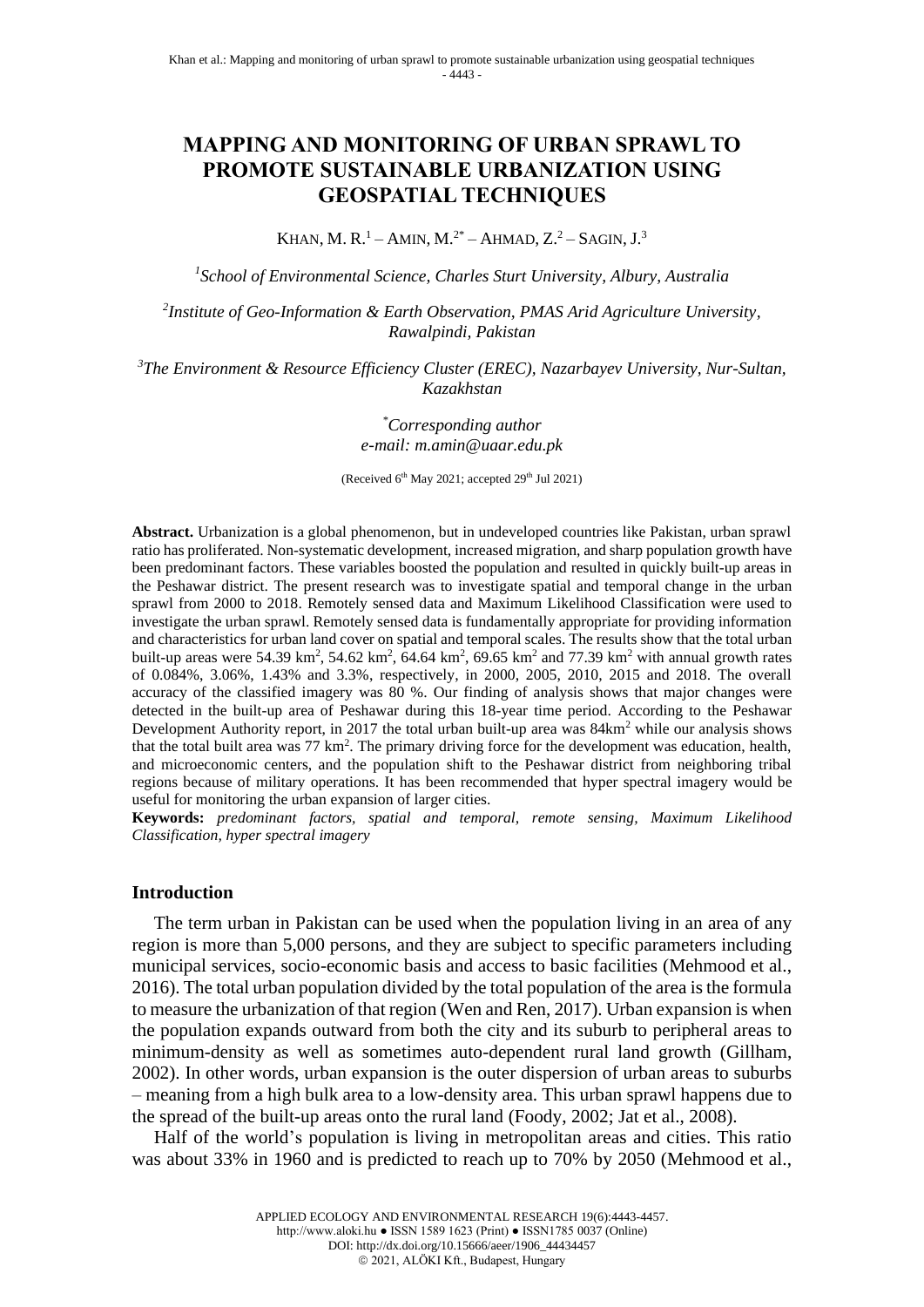2016). Globally, big cities in all developed and developing countries, have lost their green areas or forest lands due to the very rapid conversion of agricultural land into the built-up areas (Dadras et al., 2015).

The main factors which cause urban expansion are a high standard of living, living and property expenditures, a developed transportation system, and basic health facilities such as hospitals etc. (Solé-Ollé et al., 2008). In developing countries, the rapid and uncontrolled population growth causes serious complications, such as a shortage of a nutritious food supply, unplanned settlements, ecological issues, and smog, all of which destroy of natural structure the area (Sudhira et al., 2004).

Approximately one-third of Pakistan's population lives in big cities. Pakistan's urbanization rate has grown from 4.9 to 6.5% per year in the last 40 years. Between 1951 and 1991, the overall population grew by 236 percent, while the urban population rose by 49.5 percent. Urbanization has resulted in two mega-cities Karachi (estimated to be 8-10 million), Lahore (approximately 5 million) and six cities with residents of one million (Qadeer, 1996).

Unplanned urbanization is also causing a huge problem in Peshawar. Due to the migration of Afghan refugees and IDP's from tribal areas, rapid urbanization took place in Peshawar district and urban areas grew and extended rapidly (Raziq et al., 2016). Urban settlements have expanded, and new urban areas have emerged in newly urbanized areas including Regi Model Town, Hayatabad Township, and a number of local projects. The transformation of this agricultural land into the built-up area damaged the agricultural industry and caused food scarcity at the local level (Rahim et al., 2015a). The Peshawar Development Authority might need to create a better development management system as well as a plan with only a sustainable development goal.

The urban area of Peshawar district is growing very quickly in terms of both population as well as spatial development. Because of this rapid spread, a large number of difficulties have emerged. In this circumstance, this study will concentrate on the rapid growth and unplanned development and illegal encroachment. Because of the growth and expansion in the city area, the peripheral zone, and green belt or farming land has very rapidly converted into a built-up area. The rapid sprawl of urban areas has led to a swift rise in land and property values. The main objectives of this research were to study the spatial and temporal trend of urban sprawl of Peshawar and to find out the causes of urban sprawl and the role of RS and GIS for future planning.

### *Role of GIS and RS for sustainable urbanization*

The application of RS and GIS offers an effective scientific method to detect trends in land-use and determine their effects on the environment, which cannot be supported by fieldwork, and monitoring approaches by the authorities. Instead of wasting money on traditional methods, national and city, governments should incorporate RS and GIS technology to evaluate the extent, growth rate, and direction of land-use shifts. The emergence of satellite imagery has introduced valuable information sources for all those interested in urban planning. Sustainable land development projects must be built to determine the future direction and the trends of urban development in order to reduce the amount of farmland losses through urban planning. Governments can then implement policies and ideas to tackle the uncontrolled growth of city extension. RS and GIS applications are strong tools to support the decision-making process for controlling urban development.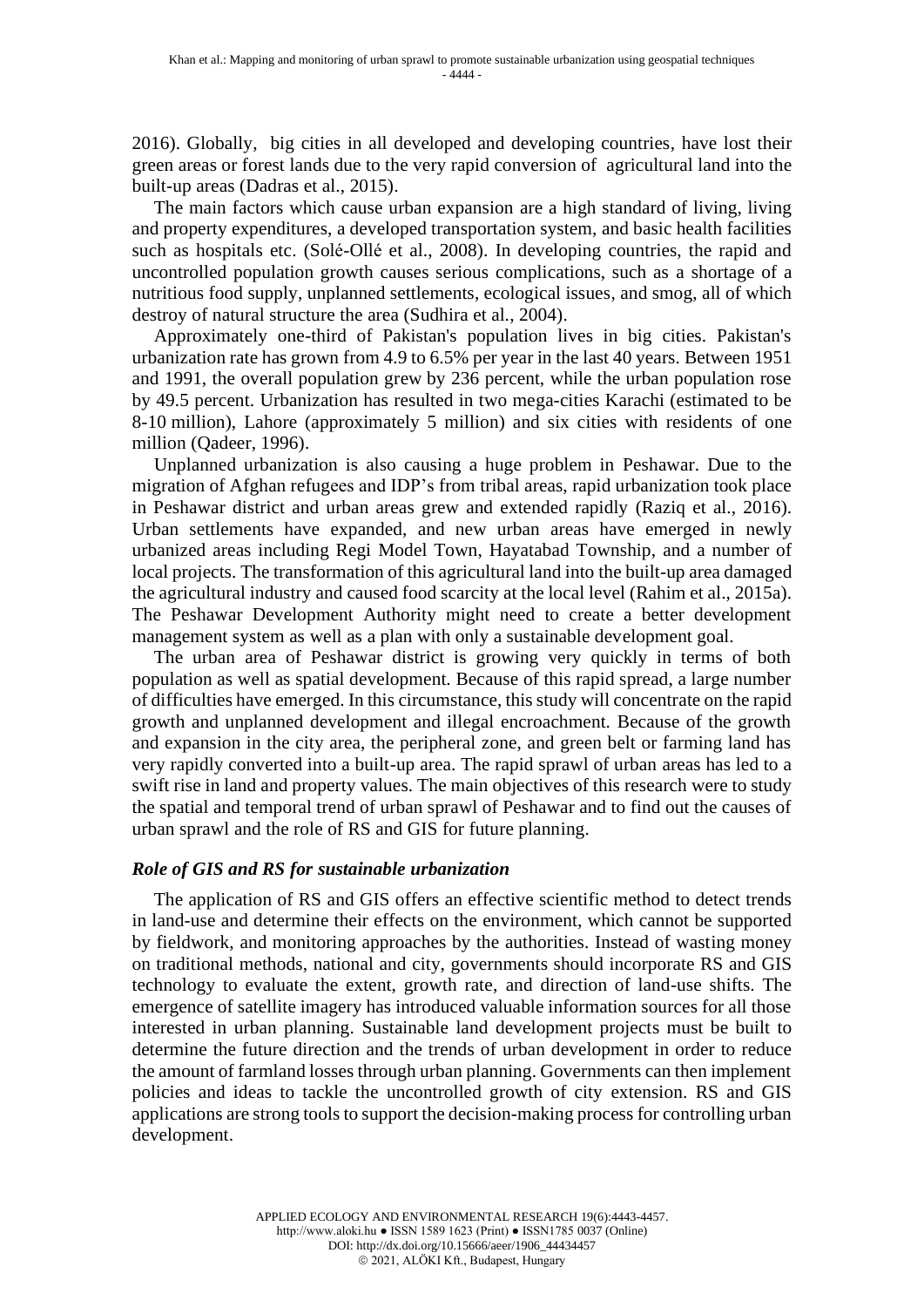As a consequence, growing research attention has focused on mapping and measuring urban development using remote sensing (RS) and other approaches (Goetz, 2013). RS and GIS knowledge can be used proficiently in the investigation and cataloging of urban expansion and land use land cover changes as well as monitoring the growth of any city area (Shirazi and Kazmi, 2014). To monitor urban sprawl and to determine sustainable urbanization, precise and accurate data or information about urban sprawl patterns is needed (He et al., 2010). Remote sensing plays a vital role and technically efficient and widely used in the study of urban expansion. Over the last few years, remote sensing technologies have emerged, especially because of their low cost, broad spatial swath width, temporal resolution and powerful data acquisition capability. Thus, urban researchers and urban planners have been urged to use remote sensing data to track Spatio-temporal Land Use Land Cover (LULC) variation and city area growth (Seilheimer et al., 2007). For example, the application of Geo-informatics and remote sensing in studies of urban expansion in China have provided more effective and better results when gathering urban land use information (Zeng et al., 2008).

## **Materials and methods**

### *Study area*

Peshawar is one of the oldest and largest capital cities of Khyber Pakhtunkhwa. The Peshawar district is situated in the wide-ranging valley of Peshawar close to the eastern end of the historic Khyber Pass. *Figure 1* represents the location map of the study area, Peshawar lies, 33° 41′ to 34° 12′ North latitude, and from 71° 27′ to 71° 47′ East longitude. The Peshawar district occupies a total land area of about  $1,255$  km<sup>2</sup>. Winter season usually occurs from the middle of November until mid-March. Summer runs from May until September. The local economy is supplemented by agricultural processing, manufacturing and industry. It is the regional epicenter for commercial and educational organizations and other utilities of the province. In the 1961 census report, 29% of the total urban population lived in Peshawar district. According to the 1998 census report, 33% of the population was found in urban areas of Peshawar as compared to the total population (PCO, 1998). After 1978, the relocation of Afghan migrants triggered the urban growth rate in the Peshawar city and in the 1998 census, the population reached 2.01 million without Afghan refugees (Turton and Marsden, 2002). Another factor seems to be that the sex ratio is 106.5 while the annual growth rate was 4% between 1998-2017. As well, a number of dynamic business activities play a vital role in the expansion of the city (PCO, 2017).

### *Data collection and processing*

Data collection was obtained from both primary and secondary sources. Remotely sensed multispectral satellite imagery of the  $30 \times 30$  m spatial resolution Landsat series was downloaded from the United States Geological Survey (USGS; http:/landsat.usgs.gov) for the corresponding path (151/) row (36 and 37) for the Peshawar district. The images were downloaded for the year 2000, 2005, 2010,2015 and 2018. The secondary data included detailed population information of the Peshawar district from 1998 and 2017 census reports. The methodological flow chart of the study is shown in *Figure 2*.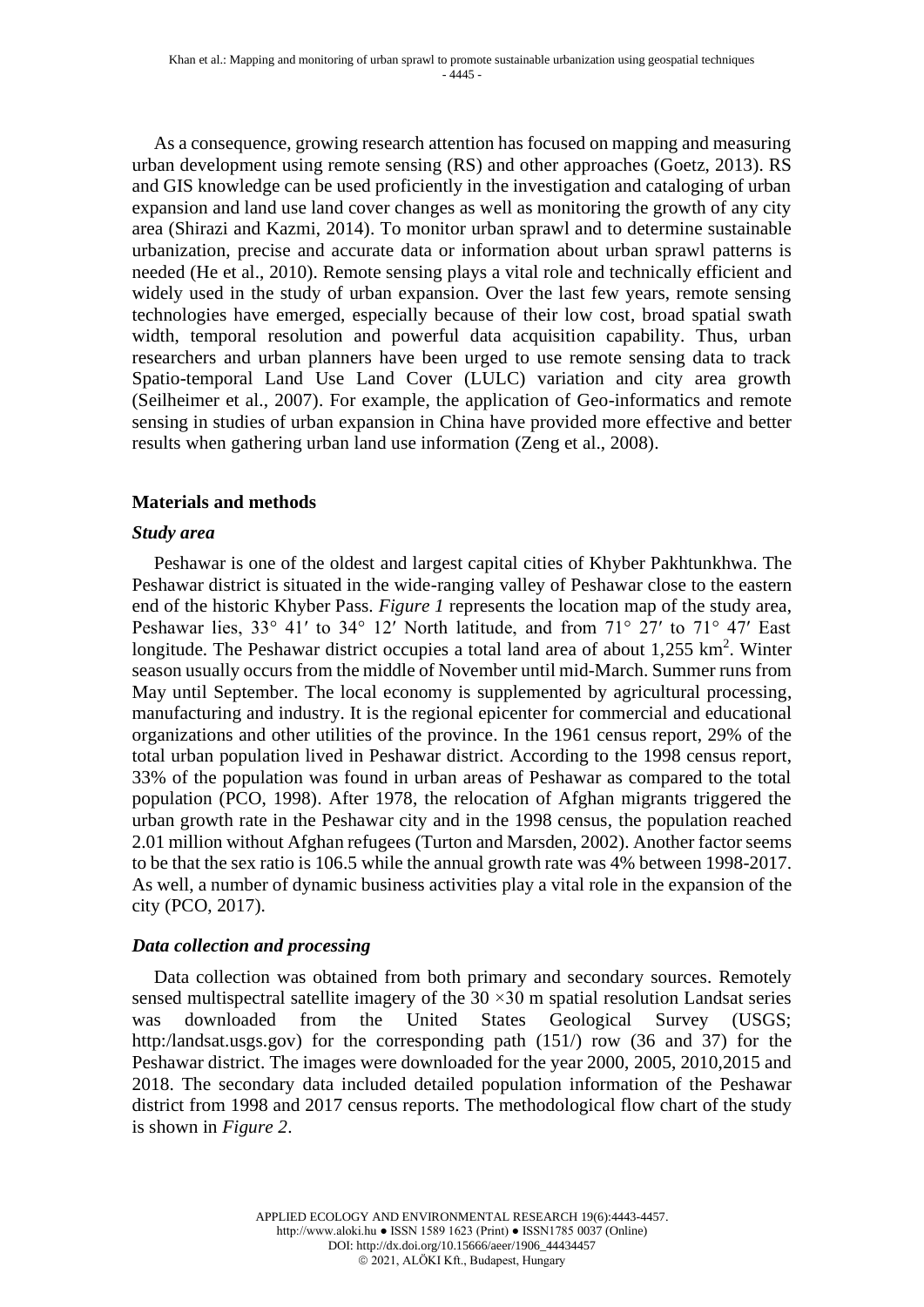

*Figure 1. Locational Map of Peshawar District*



*Figure 2. Flow Chart of Methodology*

First of all, the atmospheric correction was implemented by using radiometric correction, gap filling, IAR reflectance, and DOS technique to bring entire images to common reference spectral characteristics by using ENVI classic 5.3 software (ENVI Version, 2009). Then, GIS was used to evaluate patterns and trends of land use in order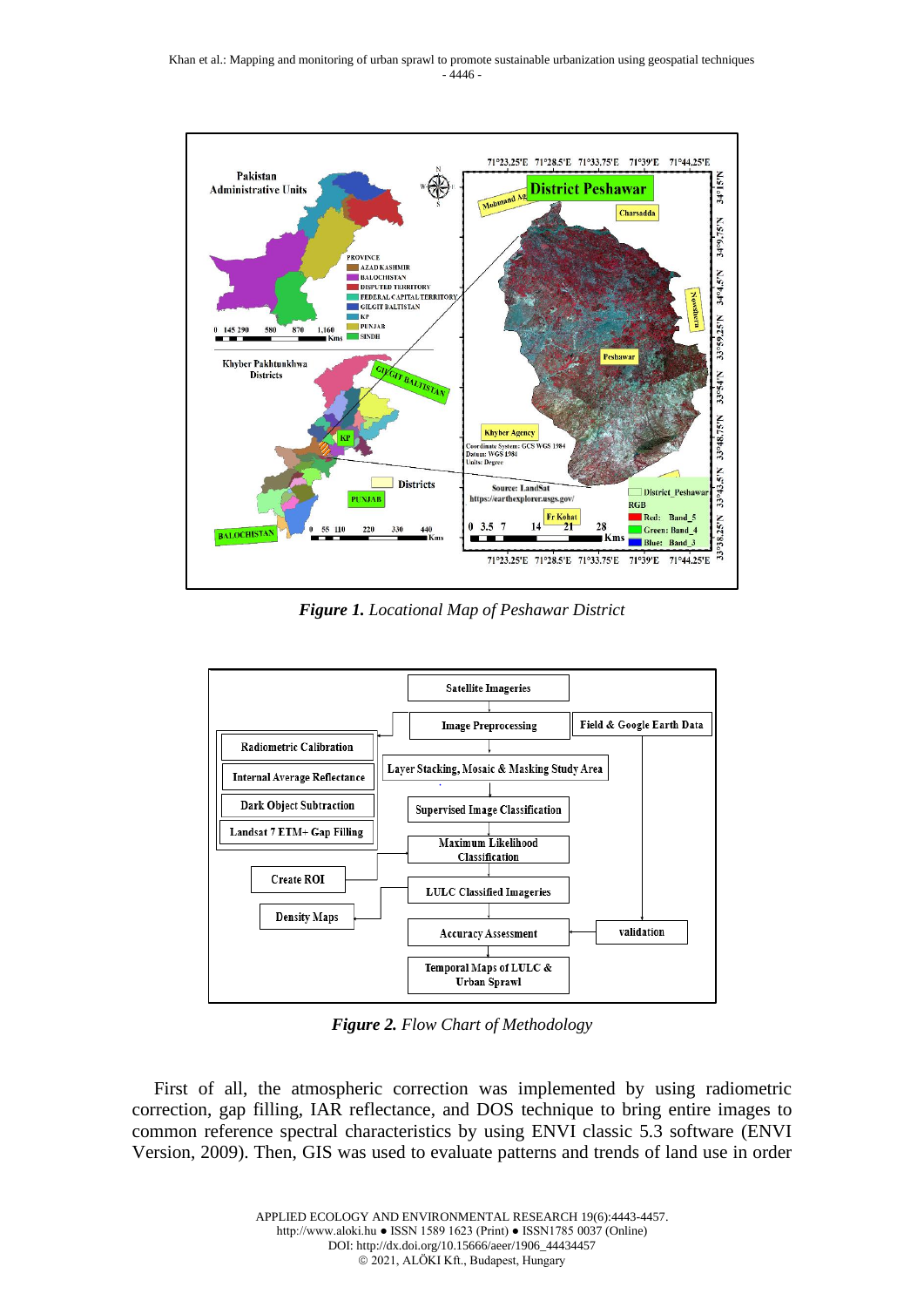to understand variations in urban development. The study area was masked from images with help from the territorial boundary of the Peshawar District. Satellite images have been analyzed in depth to evaluate possible land use classes. Five distinguishable land use classes were recognized and named: urban/built-up, vegetation, barren land, water bodies and areas under shadow regime (*Table 1*). Supervised classification using the MLC algorithm was performed for the categorization of multiple images (Ahmad and Quegan, 2012). The inherent problem in MLC techniques such as mixing between barren and builtup was addressed by the texture difference between the buildup class and the barren land class. Built-up area has rough texture while barren land has a smooth texture. Also, some random polygon samples of built area were taken on google earth to correlate with classified imageries of Landsat, which was classified through MLC. To improve the classification accuracy, a knowledge-based expert method was used for postclassification improvement of primary classified images (Foody, 2002; Zeng et al., 2008). The accuracy assessment of classified images was completed using field data. For the year 2018, 100 points were collected during the study area survey. More than 75 points for each year were randomly created on classified images of different years and validated with Google Earth for the years 2000, 2005, 2010 and 2015 complete detail are in *Table 2*. Finally, an error matrix was created. Maximum likelihood classification was applied to extract classified images and to map urban extensions over a period of 18 years.

| <b>Class Name</b>        | <b>Description</b>                                                           |  |  |  |  |  |  |
|--------------------------|------------------------------------------------------------------------------|--|--|--|--|--|--|
| Urban/built-up           | built-up, commercial and service area, manufacturing, transportation etc.    |  |  |  |  |  |  |
| <b>Agriculture farms</b> | Cropland, agricultural farms, greenhouses other trees, etc.                  |  |  |  |  |  |  |
| <b>Bare land</b>         | Bare and exposed areas and soil                                              |  |  |  |  |  |  |
| <b>Water bodies</b>      | Rivers, canals and water ponds                                               |  |  |  |  |  |  |
| shadow regime            | areas under terrain shadow and low elevation as compared to surrounding area |  |  |  |  |  |  |

|  |  |  | Table 1. Different Land Use Land Cover description |
|--|--|--|----------------------------------------------------|
|  |  |  |                                                    |

### **Results and discussion**

Results obtained from image analysis in *Figure 3* show the amount of change over the 18-year period, where a significant portion of the agricultural and barren land was converted into the built-up area.

### *Built-up area*

To estimate the probable land use classes, satellite images were thoroughly examined (Fonji and Taff, 2014; Mahboob and Iqbal, 2015), by using Arc Map software, we were able to estimate LULC temporal change for various years. This included approximately 195.71 km<sup>2</sup> in 2000, 281 km<sup>2</sup> in 2005, 251 km<sup>2</sup> in 2010 and then an increase to 483 km<sup>2</sup> in 2015 while in 2018 it covered 511 km<sup>2</sup> of the Peshawar District (see *Figure 3* below). *Figure 4* represents the Land use /Land cover classes of Peshawar district. Urban sprawl occurred in all directions from the main city, but most growth was directed south and west at the ring road and Chamkani Peshawar. Most growth was in town 3 and town 4. The built-up area increased along the main road network of Peshawar city. This increase was due to either people affected by the flood in 2010 or the approximately 2.5 million Afghani Refugees who migrated to Pakistan during the Soviet Union attack on Afghanistan from 1979 to 1989 (Turton and Marsden, 2002). From 2009 to 2012, there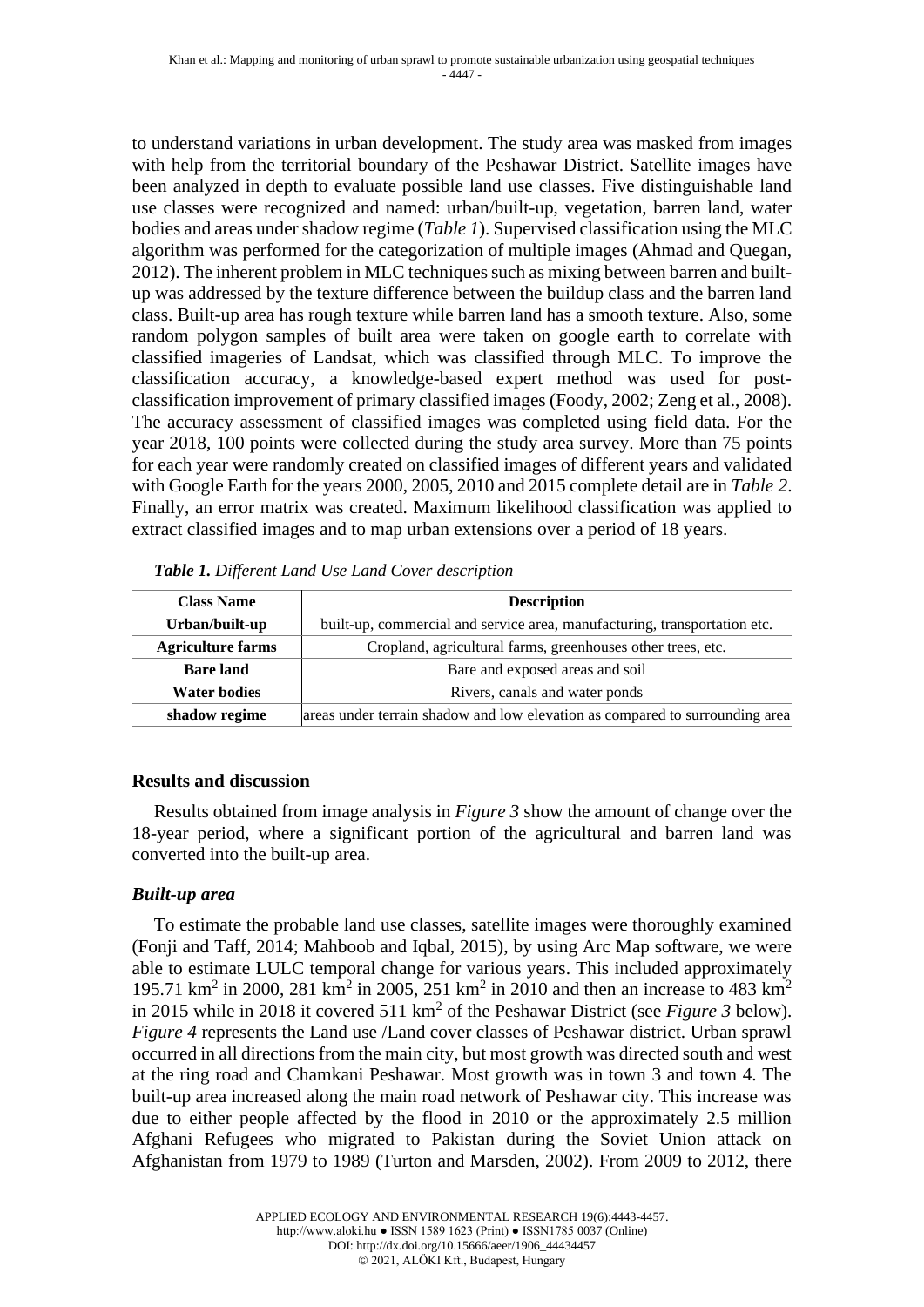were around 3 million IDPs (Internally Displaced Persons) in Khyber Pakhtunkhwa (KP) mainly coming from the districts of Federally Administered Tribal Areas (FATA). In addition, one million people were relocated inside because of the flooding and about 5 million from Military operations against militants or Taliban in FATA. The number of IDP registered in KP was more than 3 million from 2009 to 2010 and it further increased from three lakhs up to seven lakhs in KP at the end of 2012. Nearly 43% of the registered IDPs lived in Peshawar (Roehrs, 2015). As indicated by the trend recorded in the 2017 census during the last period of 20 years, the rate of urban growth has accelerated in recent years. A socio-economic factor is one of the main causes of urban sprawl in Peshawar. Peshawar is Khyber Pakhtunkhwa's largest city, a major commercial and economic hub, and an integral role of the province's economy. Historically, Peshawar served as a gateway to Central Asia for traders and visitors (PCO, 2017).

| Landsat ETM+2000 (classification accuracy: 86.67%)                            |                      |                           |                |                     |                |  |  |  |  |
|-------------------------------------------------------------------------------|----------------------|---------------------------|----------------|---------------------|----------------|--|--|--|--|
|                                                                               | Built-Up             | Vegetation                | Barren land    | <b>Water Bodies</b> | Shadow Regime  |  |  |  |  |
| Built-Up                                                                      | 12                   | 00                        | 03             | 00                  | 00             |  |  |  |  |
| Vegetation                                                                    | 00                   | 21                        | 04             | $00\,$              | 00             |  |  |  |  |
| Barren land                                                                   | 01                   | 01                        | 27             | 01                  | 0 <sub>0</sub> |  |  |  |  |
| <b>Water Bodies</b>                                                           | 00                   | 00                        | 00             | 03                  | 00             |  |  |  |  |
| Shadow Regime                                                                 | 0 <sup>0</sup>       | $00\,$                    | 0 <sup>0</sup> | 00                  | 02             |  |  |  |  |
| Landsat TM+ 2005 (classification accuracy: 81.33%)                            |                      |                           |                |                     |                |  |  |  |  |
| Built-Up<br>Vegetation<br>Barren land<br><b>Water Bodies</b><br>Shadow Regime |                      |                           |                |                     |                |  |  |  |  |
| Built-Up                                                                      | 14                   | 01                        | 03             | $00\,$              | 00             |  |  |  |  |
| Vegetation                                                                    | 01                   | 20                        | 02             | 00                  | 01             |  |  |  |  |
|                                                                               | 01                   | 03                        | 25             | $00\,$              | 01             |  |  |  |  |
| <b>Water Bodies</b>                                                           | 00                   | 00                        | 01             | 02                  | 0 <sup>0</sup> |  |  |  |  |
| Shadow Regime                                                                 | 00                   | 00                        | 00             | 00                  | 00             |  |  |  |  |
| Landsat TM+ 2010 (classification accuracy: 82.66%)                            |                      |                           |                |                     |                |  |  |  |  |
|                                                                               | Built-Up             | Vegetation                | Barren land    | <b>Water Bodies</b> | Shadow Regime  |  |  |  |  |
| Built-Up                                                                      | 22                   | 00                        | 03             | 00                  | 00             |  |  |  |  |
| Vegetation                                                                    | 02                   | 16                        | 02             | $00\,$              | 00             |  |  |  |  |
| Barren land                                                                   | 01                   | 02                        | 17             | 00                  | 01             |  |  |  |  |
| <b>Water Bodies</b>                                                           | 00                   | 01                        | 00             | 05                  | 01             |  |  |  |  |
| Shadow Regime                                                                 | 00<br>0 <sub>0</sub> |                           | 0 <sup>0</sup> | 0 <sub>0</sub>      | 02             |  |  |  |  |
| Landsat OLI+2015 (classification accuracy: 80%)                               |                      |                           |                |                     |                |  |  |  |  |
|                                                                               | Built-Up             | Vegetation<br>Barren land |                | <b>Water Bodies</b> | Shadow Regime  |  |  |  |  |
| Built-Up                                                                      | 25                   | 02                        | 03             | 0 <sub>0</sub>      | 0 <sub>0</sub> |  |  |  |  |
| Vegetation                                                                    | 02                   | 05                        | 02             | 00                  | 00             |  |  |  |  |
| Barren land                                                                   | 02                   | 01                        | 29             | 00                  | 01             |  |  |  |  |
| <b>Water Bodies</b>                                                           | 00                   | 01                        | 00             | 01                  | 00             |  |  |  |  |
| Shadow Regime                                                                 | 00                   | 00                        | 00             | 00                  | 01             |  |  |  |  |
| Landsat OLI+2015 (classification accuracy: 90%)                               |                      |                           |                |                     |                |  |  |  |  |
| Built-Up<br>Vegetation<br>Barren land<br><b>Water Bodies</b><br>Shadow Regime |                      |                           |                |                     |                |  |  |  |  |
| Built-Up                                                                      | 28                   | 00                        | 02             | $00\,$              | $00\,$         |  |  |  |  |
| Vegetation                                                                    | 03                   | 37                        | 02             | 00                  | 00             |  |  |  |  |
| Barren land                                                                   | 00                   | 03                        | 20             | 00                  | 00             |  |  |  |  |
| <b>Water Bodies</b>                                                           | 00                   | 00                        | 00             | 04                  | 00             |  |  |  |  |
| <b>Shadow Regime</b>                                                          | 00                   | 00                        | 00             | 00                  | 01             |  |  |  |  |

*Table 2. Overall percentage accuracy of the image classification of Peshawar derived from Landsat*

APPLIED ECOLOGY AND ENVIRONMENTAL RESEARCH 19(6):4443-4457. http://www.aloki.hu ● ISSN 1589 1623 (Print) ● ISSN1785 0037 (Online) DOI: http://dx.doi.org/10.15666/aeer/1906\_44434457 © 2021, ALÖKI Kft., Budapest, Hungary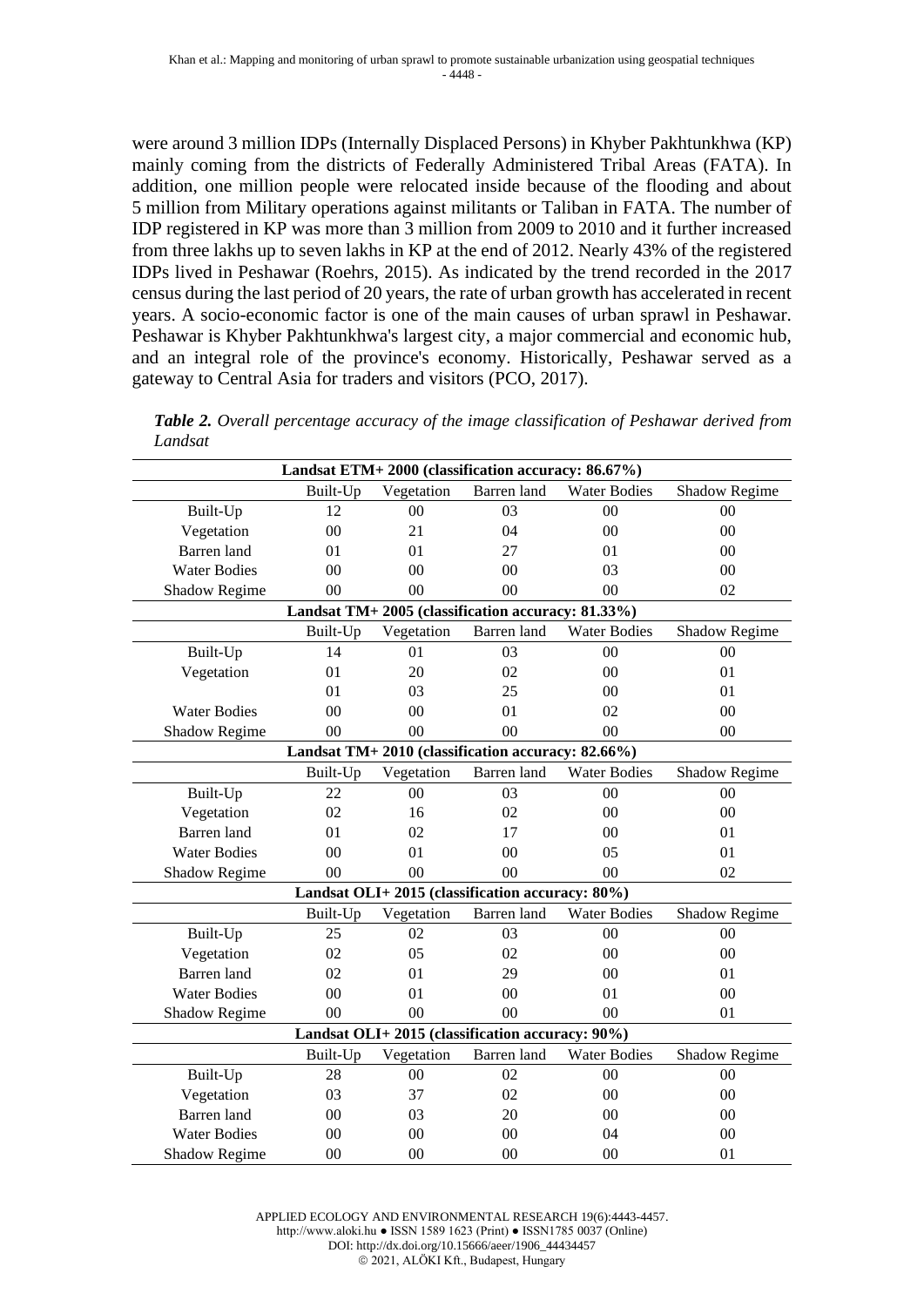

*Figure 3. LULC Change in District Peshawar 2000-2018*



*Figure 4. LULC Classification of Peshawar District (a) 2000, (b) 2005, (c) 2010, (d) 2015, (e) 2018*

### *Agricultural farms*

The study showed a huge decrease in the available agricultural land within the Peshawar district. The area of farmland was 379 km<sup>2</sup> in 2008, 361 km<sup>2</sup> in 2005, 373 km<sup>2</sup> in 2010 and it further decreased down to  $259 \text{ km}^2$  in 2015, while a minor increase of 04 km<sup>2</sup> occurred in 2018. Ghaffar stated that the frequency of land loss due to urban development has been rising at an alarming rate, so it needs to be managed and monitored (Ahmed Khan Jatoo et al., 2016).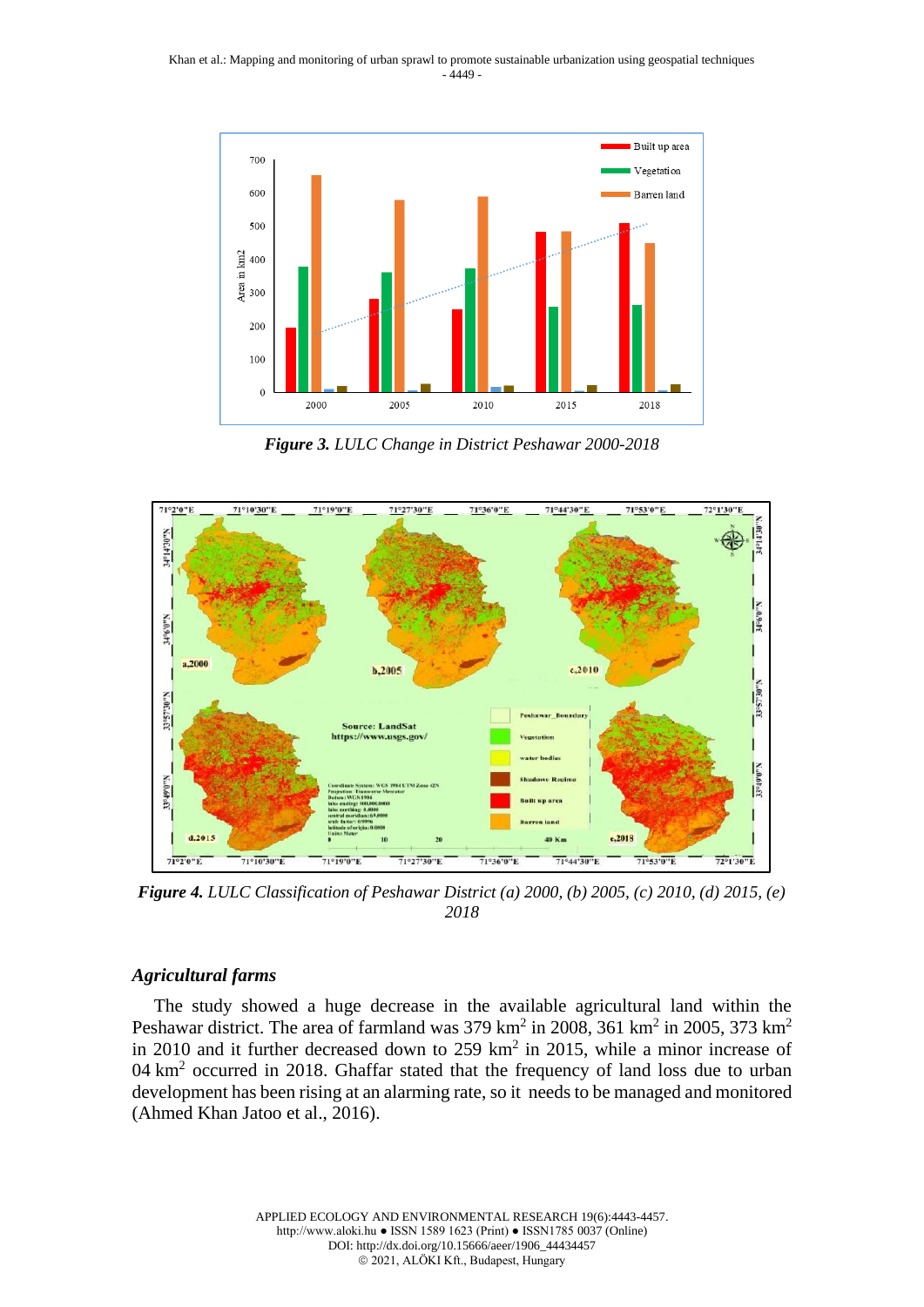#### *Barren land*

The results of this study show that the barren area declined from 655 km<sup>2</sup>, 578 km<sup>2</sup>, 590 km<sup>2</sup>, 485.47 km<sup>2</sup> as well as 448.59 km<sup>2</sup>, respectively in 2000, 2005, 2010, 2015 and 2018. One significant decline in this class was  $115 \text{ km}^2$  while in total, barren land was reduced by  $207 \text{ km}^2$  in the 18-year period from  $2000$  to  $2018$ .

Most of the land use for urban development was empty space in the town and leftover land between adjacent buildings. Eventually, the forested areas have also been transformed into the built-up zone (Ahmad and Goparaju, 2016).

It is clearly observed that in Peshawar, a decline in agricultural and barren land is due to the development of buildings, roads, houses and new residential communities in these areas.

#### *Water bodies and shadow regime*

*Figure* 3 also indicates that the total land area occupied by water class has a mixed value from 2000 to 2018, but there was a  $07 \text{ km}^2$  increase in 2010 due to massive flood occurrences in Peshawar. However, after the flood, a rapid decline occurred. Similarly, the shadow regime area of approximately  $24 \text{ km}^2$  covered the southern part of the Peshawar district.

*Figure 3* shows the results for LULC in Peshawar district from 2000 to 2018. Results show that the built-up area extends from 195.71  $\text{km}^2$  to 281  $\text{km}^2$  between 2000 and 2005, while a 30 km<sup>2</sup> decrease occurred in 2010 due to the devastating floods of 2010. The built-up area increased by almost  $232 \text{ km}^2$  in the five years from 2010 to 2015. A considerable decrease occurred during 2000 – 2018 in vegetation and barren land by 115 km<sup>2</sup> and 207 km<sup>2</sup>, respectively. While water bodies covered 0.15 km<sup>2</sup> and the area under shadow cover was zero  $km^2$  in 2000. In 2005, the built-up area covered 54.62  $km^2$ , which increased by 10 km<sup>2</sup> in 2010. The built-up area further increased to 69.65 km<sup>2</sup> in 2015. The built-up area rapidly increased in the next three years to  $77.39 \text{ km}^2$  (2015 to 2018).

The transformation of agricultural land into urban use may create a number of issues including political, cultural, environmental as well as social insecurity (Peerzado et al., 2018).

The built-up area has rapidly increased due to the growth of the indigenous population and the migration of people from rural areas to urban centers as shown in *Figure 4*. The trend line shows increase in built up area of Peshawar city which is the strong evidence of urban expansion in Peshawar city. This migration of Afghan refugees and people from the tribal regions due to the Taliban insurgency played a vital role in Peshawar city expansion and urban sprawl. In 2009 to 2012, there were around 3m IDPs in KP, mainly from other areas of KP Province and some districts of FATA (Roehrs, 2015). An additional 19m people have been moved inside by the flooding and earthquakes as about 5m by the armed fight against militants or Taliban in FATA and some districts of KP. The number of IDP register in Khyber Pakhtunkhwa over 3m from 2009 to 2010, currently, the number of registered IDP's was 774,594 in KP at the end of 2012. Nearly 43% of registered IDPs lived in Peshawar (Roehrs, 2015).

Each of the Classified Map was matched with positional or field data to evaluate the accurateness of the classified image that is done with the supervised classification algorithm. The reference data were used for data organized by collecting through a random sample method with the help of field information and Google earth application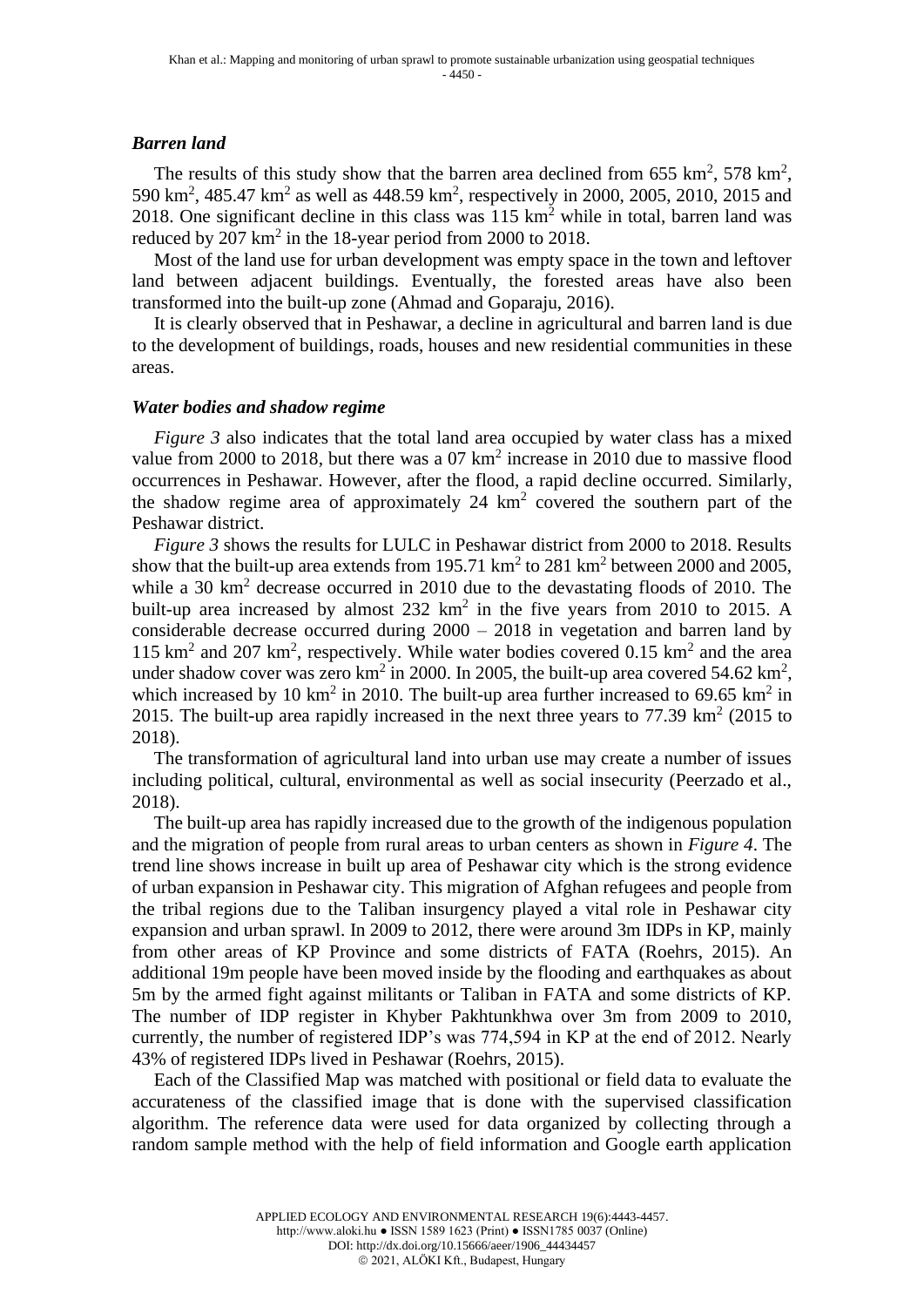to detect the particular location of the point and compare the classified accuracy with historical imageries of google Earth of Peshawar district. While for year of 2018, detail filed survey was conduct. *Table 2* represents the overall accuracy of district Peshawar imagery Classification of the 2018 year was 90%. User accuracy for built-up area class, vegetation, bare land, and water class as well as the Shadow regime were 93.33%, 88.10%, 86.96%, and 100%, respectively. While Producer Accuracy for the above same classes were 90%, 92%, 83%, 100% and 100% for the 2018 year of District Peshawar.

For the maximum likelihood classification for Peshawar district, in *Figure 5* shows the urban areas in 2000, 2005, 2010, 2015 and 2018. In 2000, the total area covered by Peshawar city was 93 km<sup>2</sup>. In which, 54 km<sup>2</sup>, 12 km<sup>2</sup>, and 26 km<sup>2</sup> was covered by urban/built-up, Vegetation, and barren land, respectively. Linear line represents the builtup growth trend from the year of 2000 to 2018 respectively.



*Figure 5. Temporal Change in land use and land cover in Peshawar city*

As Raziq et al. (2016) stated, significant changes were noted in the region under development areas were grew steadily by 26.59 percent, but there was a significant decline in agricultural and barren land between 1999 and 2016.

In 1998, population census data was available, showing a 3.29 percent annual growth rate. For 2000, 2005, 2010, and 2015, the population was estimated using the annual growth rate and census data from 1998. Then, using 2017 census data and a 3.99 percent annual growth rate, estimate the population for 2018. A hypothetical linear trend between the five interval census years is represented by the diagonal line which shows increases in population in the Peshawar city (DCR, 2017) (*Figure 6*).

The overall patterns and variations of land-use change in Fez have been analyzed by categorizing the area of land that has been changed from forest and agricultural land to land used for residential areas (El Garouani et al., 2017). *Figure 7* shows that most of the urban growth in the Peshawar district was unplanned. About 70% of the cultivated land area and 50% of barren land were lost in the 18-year time period (2000-18). This loss was due to rapid and unplanned urban growth in Peshawar. Therefore, supposing the decline of farming land continued at the same rate, the remaining 4% of Peshawar urban cultivated land would probably reach zero in the next few years. *Figure 7* demonstrates the loss of different land use land cover types in the 18 years from 2000 to 2018 because of urban sprawl. This will possibly destroy and reduce the limited farming lands, water assets, and biodiversity in the study area. The total planned area of district Peshawar is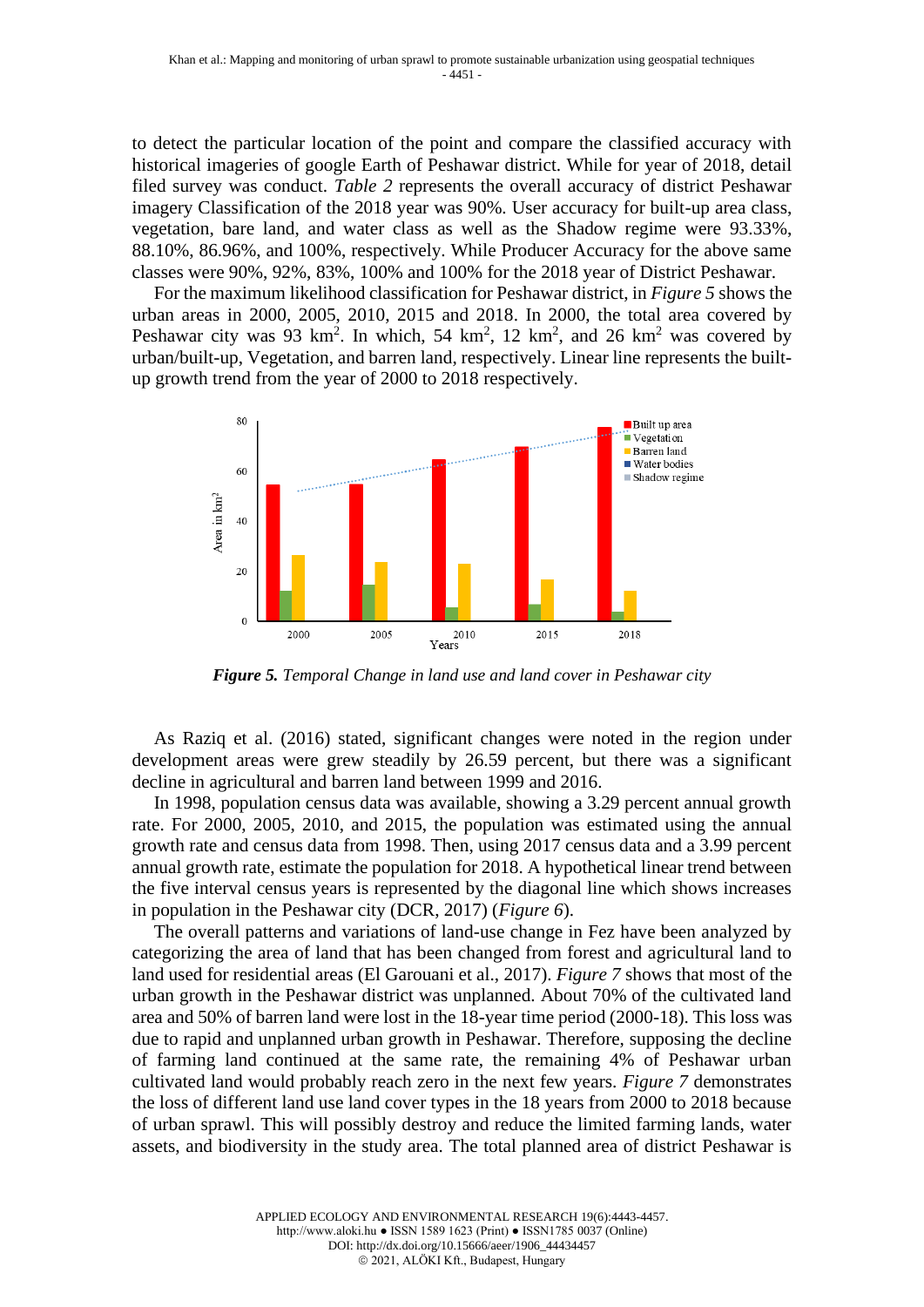30.99 km<sup>2</sup> which includes, Hayatabad Sector, Peshawar Cantonment, and the University of Peshawar having an area of 13.35  $\text{km}^2$ , 3.64  $\text{km}^2$ , and 4.00  $\text{km}^2$ , respectively.



*Figure 6. Temporal Change in land use and land cover in Peshawar city*



*Figure 7. Built-up area expansion in the last 18 years in different direction in the Peshawar city*

The statistic results from the calculation of temporal change in land use land cover shows that the built-up area has been growing at an annual growth rate of 0.084%, 3.06%, 1.43% and 3.33% during the periods of 2000–2005, 2005–2010, 2010-2015 and 2015-2018, respectively in the Peshawar city with interval of five years but from 2015 to 2018 for three years (*Table 3*). *Table 4* shows the detail change matrix i.e. the nature of change from one class to another class during 2000-2018.

For urban expansion in the city of Peshawar KP using multi-temporal Landsat data, classification findings indicate that over the last two periods, major increases occurred in the built-up area while there was a rapid decline in agricultural and barren land (Raziq et al., 2016).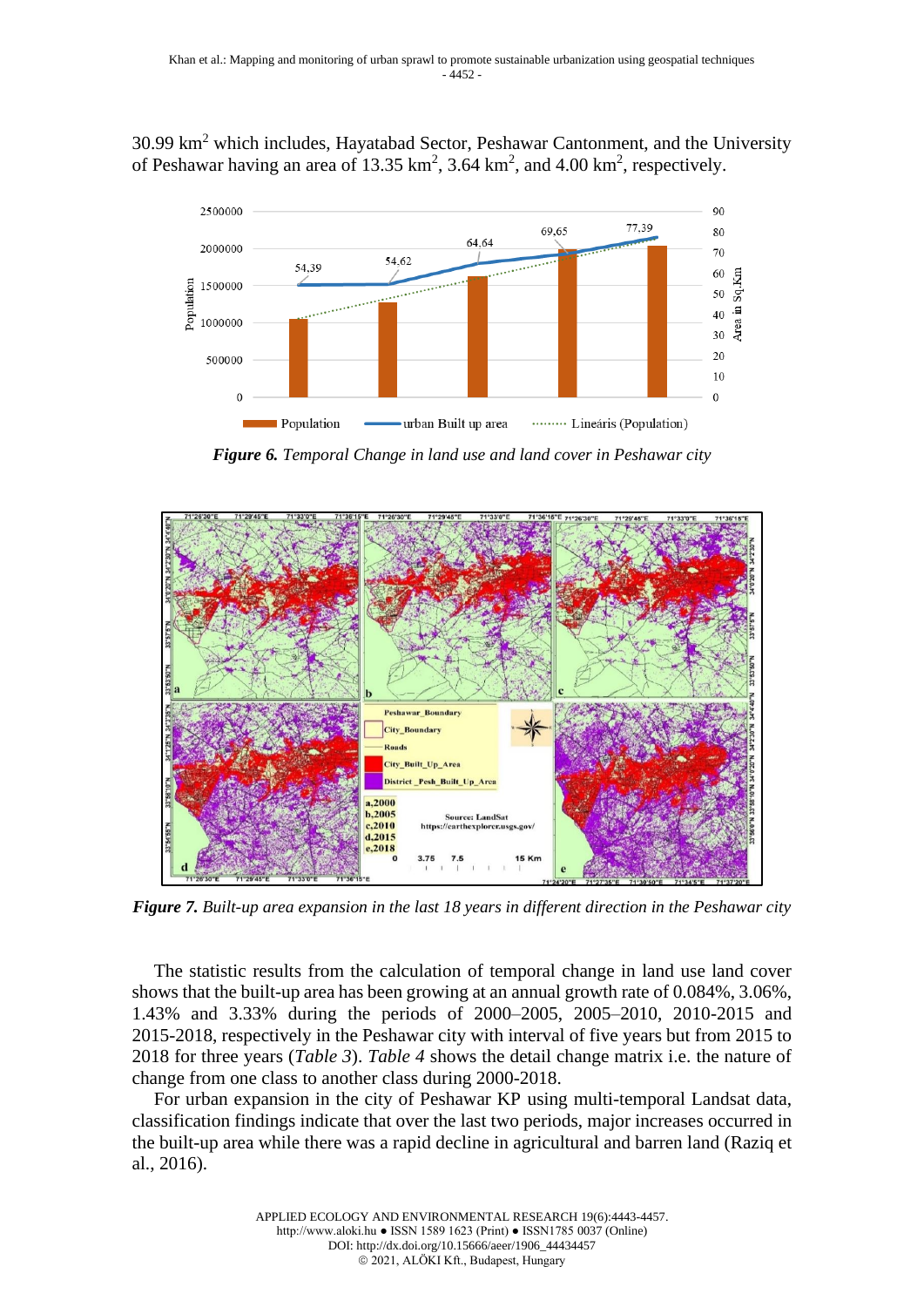| S.No | <b>Years</b> | Change $(Km2)$ | Change % age | <b>Time Span</b> | <b>Growth Rate</b> |  |
|------|--------------|----------------|--------------|------------------|--------------------|--|
|      | 2000-2005    | 0.23           | 0.42         | 5 year           | 0.084              |  |
| 2    | 2005-2010    | 10.02          | 15.34        | 5 year           | 3.06               |  |
| 3    | 2010-2015    | 5.01           | 7.19         | 5 year           | 1.43               |  |
| 4    | 2015-2018    | 7.79           | 10           | 3 year           | 3.33               |  |

*Table 3. Inter-censual growth rate of urban area of Peshawar*

| <b>LULC Classes</b>  | 2000   |         | 2005   |          | 2010   |          | 2015   |          | 2018   |          |
|----------------------|--------|---------|--------|----------|--------|----------|--------|----------|--------|----------|
|                      | UL     | C or DL | UL     | C or DL  | UL.    | C or DL  | UL     | C or DL  | UL.    | C or DL  |
| <b>Built up</b>      | 54.39  | 195.71  | 54.62  | 281      | 64.64  | 251.01   | 69.65  | 483.87   | 77.39  | 509.66   |
| Vegetation           | 379.18 | 12.02   | 361    | 14.63    | 373.03 | 5.59     | 247.3  | 6.73     | 243.85 | 3.87     |
| <b>Barren Land</b>   | 651.06 | 26.49   | 578.28 | 23.75    | 590.01 | 23.11    | 485.47 | 16.71    | 448.59 | 12.11    |
| water Bodies         | 10.8   | 0.15    | 8      | $\Omega$ | 17.12  | 0.11     | 5.35   | $\Omega$ | 6.46   | $\theta$ |
| <b>Shadow Regime</b> | 17.71  | 0.07    | 25.87  | 0.01     | 21.3   | $\Omega$ | 23.25  | $\Omega$ | 39.23  | $\Omega$ |

LULC: Land Use & Land Cover, UL: At Urban Level, C or DL: At City or District Level

# *Built-up area densities of Peshawar city*

Map density values are calculated by dividing the number of built-in pixels to the actual number of pixels in the kernel. It converts the land cover class to a density category when applied to a classified satellite image (see *Figure 8*). Based on the density scale, it can be additionally classified into low  $\langle 20 \rangle$ , low medium  $\langle 21-40 \rangle$ , medium  $\langle 41-60 \rangle$ , medium high (61-80) and high-density (>81) % built up area (*Fig. 8*). On this basis, the relative percentage of each class was calculated. The calculation of the built-up density resulted in the distribution of high, medium-high, medium and low-medium and lowdensity groups in Peshawar city. The high density of built-up areas may denote the compact and more clustered form of the built-up pattern, followed by the medium high class, whereas medium density would refer to the comparatively less dense built-up areas. Low medium class and low density of broadly and sparsely spaced built-up zones also exist. In *Figure 8*, the red and blue colors represent a high and medium high-density category, which expanded rapidly from 2000 to 2018, especially in the south-west direction. This was likely due to the development of road and transportation networks and the small industrial area in the city.

## *Major causing factors of urban sprawl in Peshawar*

In comparison to demographic figures of the district, the 1998 census report total population was 2,019,000 while in the 2017 census total population of Peshawar was 4,269,079 (DCR, 1998, 2017). Urban development also refers to many relevant factors such as construction, transportation, sanitation system, deforestation, water supply as well as industrial processes. Such factors are directly or indirectly related to the urban extension, there are 2018 public and private schools, 616 public and private universities respectively. There 18 major public as well as a private hospital and 52 dispensaries (Saleem Adnan, 2017).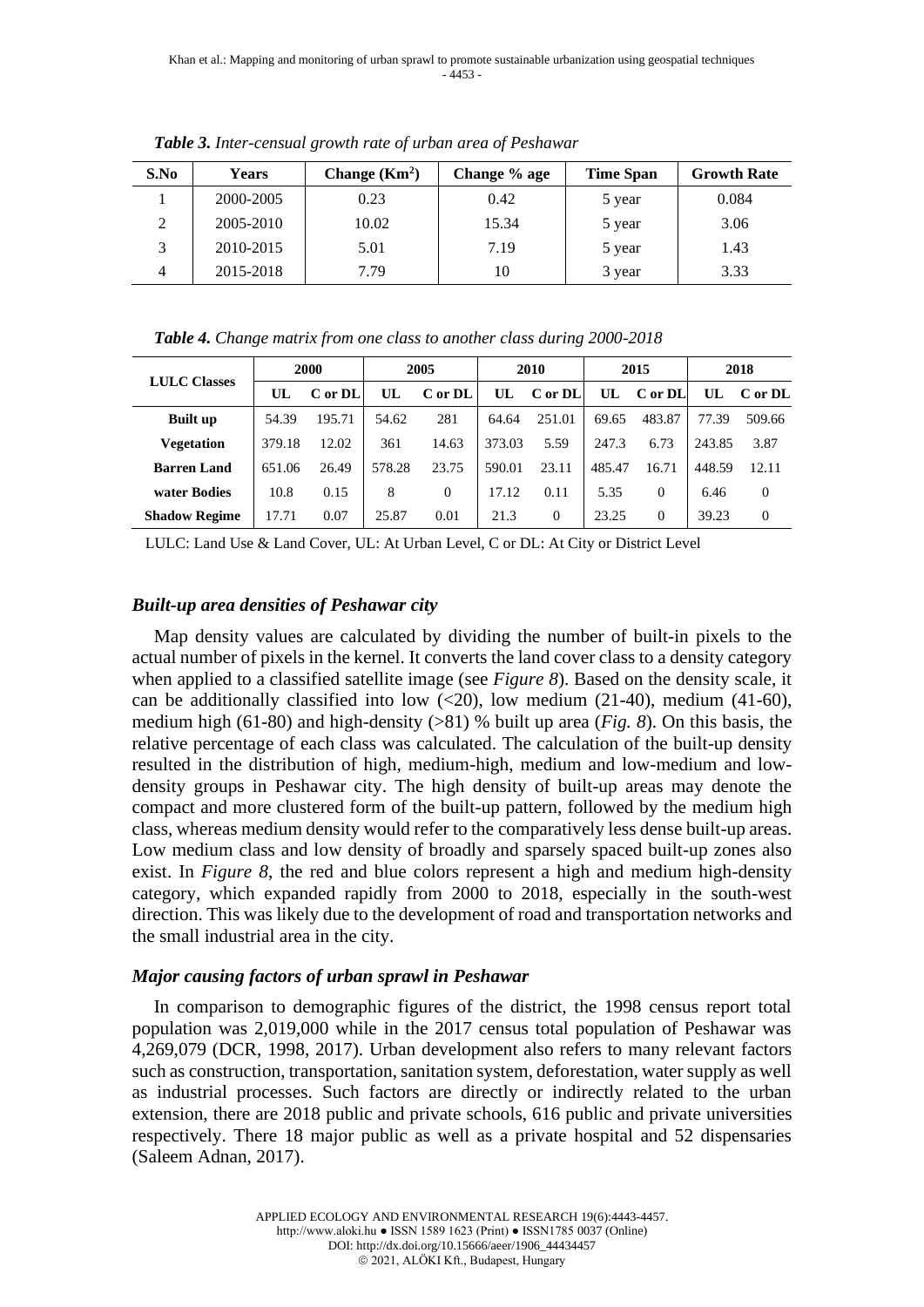

*Figure 8. Classification of built-up area densities of Peshawar city*

Three million afghan refuge migrated to Peshawar in 1979 due to country war and terror situations (Turton, 2000), where 31,284 registered families were still living in Peshawar. From 2009 to 2012, approximately 3 million IDPs migrated from different areas of the KPK Province to Peshawar and some districts of FATA. An additional 19 million people have been moved inside by the flooding and earthquakes. About 5 million were migrated due to armed fight against militants or Taliban in FATA and some districts of KPK (Roehrs, 2015).

### **Conclusions**

Various local administrations, particularly those at the urban level, do not have a team of professionals that can observe land expansion that is quickly taking place all over Peshawar city. By using the combination of RS data and GIS techniques to analyze the nature, growth rate and location of land-use variations, local governments can recognize cities and towns that are overtaking a lot of valuable agricultural and cultivated land. They can then formulate strategies and guidelines to deal with such uncontrolled development. The integration of RS and GIS is a powerful tool and decision-support system for urban development. Remote sensing and GIS provide an effective and systematic way to monitor land-use variations and estimate their influences on the environment, which cannot be provided by fieldwork and government reporting methods. It has been found that the increase in built-up area over several 5-year intervals was 0.42%, 15.34%, 7.19% and 10% from 2000 to 2005, 2005 to 2010, 2010-2015 and 2015 to 2018, respectively. Urban sprawl is mainly seen in the western and southern parts of Peshawar city along the roadside. The westward increase was mainly due to Afghan refugees, IDP's from tribal territories and hazardous floods in the northern part of Peshawar. The study found that many buildings and built-up sites were developed on valuable good quality cultivated and barren land. As food supply is a chief factor of sustainable expansion, it is essential to ensure that unwarranted urban growth can be prevented as much as possible on valuable agricultural land. The results acquired from this Landsat imagery show that the land cover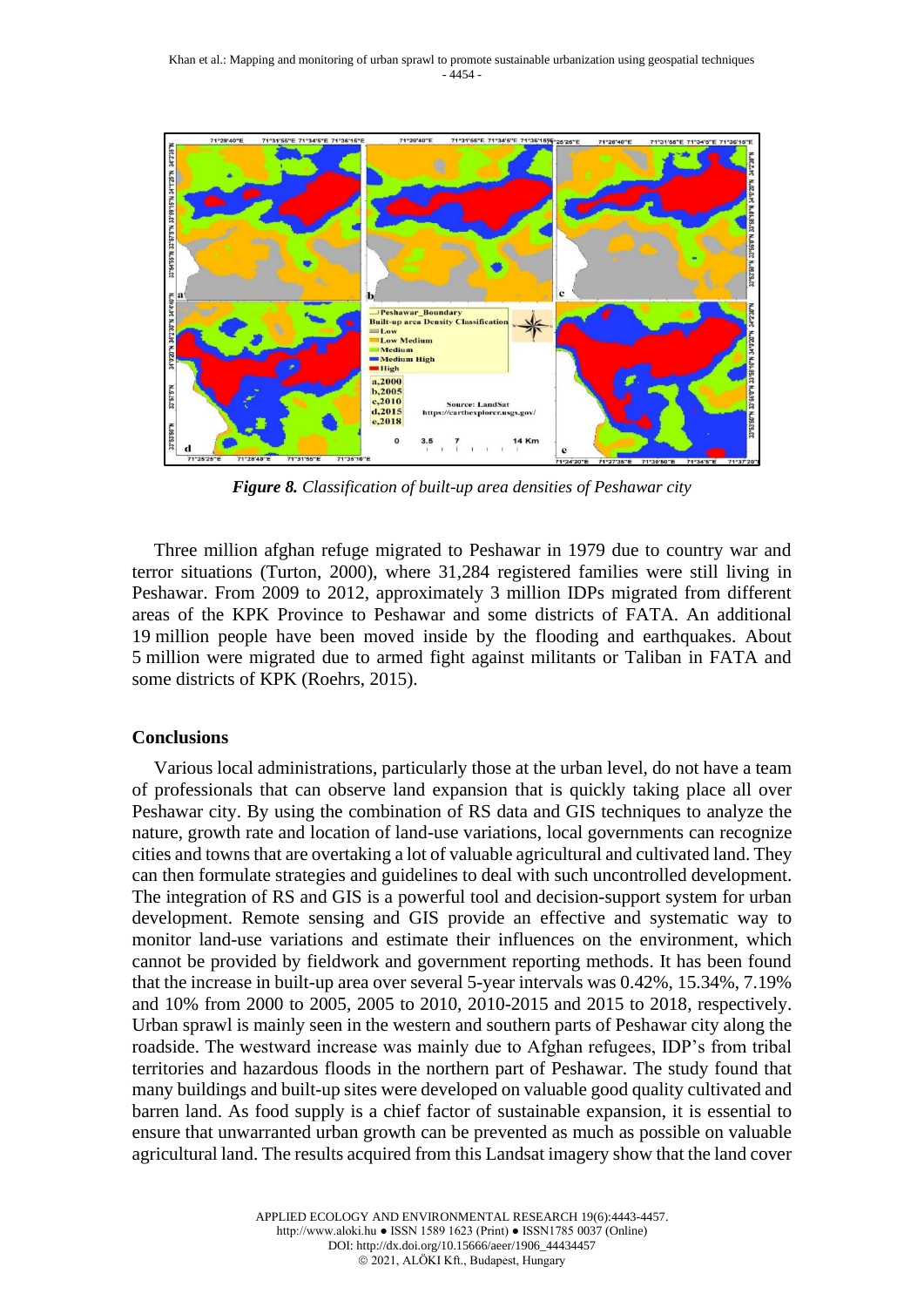type arrangement of an urban area and highly urbanized areas can be effectively identified using a carefully built methodology for image analysis. This technique should be applied at a global scale, given its dependence on moderate spatial resolution image data and the combination of standard image processing procedures. Changes in the composition can also be identified over time as a basis for analyzing the complexity of urban development, but the precision of this analyzes depends heavily on the quality of the original images of the forms of land cover. Furthermore, other causal factors, such as socio-economic conditions, government funding for public projects, the extent of industrialization, barriers and distances from major locations, can also be considered in future research for urban sprawl modeling. To mitigate the amount of agricultural loss from urbanization, a sustainable land development strategy that guides the future direction and trend of urban growth needs to be implemented.

The study's results have conceptual and methodological significance; future research will focus on the entire city of Peshawar, as well as the environmental and socioecological aspects of urban sprawl. This future research study will help in urban planning and the development of a sustainable metropolis in Khyber Pakhtunkhwa, Pakistan. This will help to establish a sustainable strategy to protect useful agricultural land from urbanization and to organize the time and geographical coordinates of urban development.

#### **REFERENCES**

- [1] Ahmad, A., Quegan, S. (2012): Analysis of Maximum Likelihood Classification Technique on Landsat 5 TM Satellite Data of Tropical Land Covers. – 2012 IEEE Conference, pp. 280-285.
- [2] Ahmad, F., Goparaju, L. (2016): Analysis of Urban Sprawl Dynamics Using Geospatial Technology in Ranchi City, Jharkhand, India. – Journal of Environmental Geography 9(1- 2): 7-13. https://doi.org/10.1515/jengeo-2016-0002.
- [3] Ahmed Khan Jatoo, W., Chen, J. F., Saengkrod, W., Mastoi, A. G. (2016): Urbanization in Pakistan: Challenges and Way Forward (Options) For Sustainable Urban Development. – Proceedings of the 4<sup>th</sup> International Conference on Energy, Environment and Sustainable Development (EESD 2016).

http://eesd.muet.edu.pk/sites/default/files/imagecache/EESD\_2016\_paper\_243.pdf.

- [4] Dadras, M., Shafri, H. Z. M., Ahmad, N. (2015): Spatio-temporal analysis of urban growth from remote sensing data in Bandar Abbas city, Iran. – The Egyptian Journal of Remote Sensing and Space Sciences 18(1): 35-52. https://doi.org/10.1016/j.ejrs.2015.03.005.
- [5] El Garouani, A., Mulla, D. J., El Garouani, S., Knight, J. (2017): Analysis of urban growth and sprawl from remote sensing data: Case of Fez, Morocco. – International Journal of Sustainable Built Environment 6(1): 160-169. https://doi.org/10.1016/j.ijsbe.2017.02.003.
- [6] ENVI (2009): ENVI User's Guide. Pennsylvania State University.
- [7] Fonji, S. F., Taff, G. N. (2014): Using satellite data to monitor land-use land-cover change in North-eastern Latvia. – SpringerPlus 3(1): 1-15. https://doi.org/10.1186/2193-1801-3- 61.
- [8] Foody, G. M. (2002): Status of land cover classification accuracy assessment. Remote Sensing of Environment 80(1): 185-201.
- [9] Gillham, O. (2002): The limitless city: a primer on the urban sprawl debate. Island Press.
- [10] Goetz, A. (2013): Suburban sprawl or urban centres: Tensions and contradictions of smart growth approaches in Denver, Colorado. – Urban Studies 50(11): 2178-2195.

http://www.aloki.hu ● ISSN 1589 1623 (Print) ● ISSN1785 0037 (Online) DOI: http://dx.doi.org/10.15666/aeer/1906\_44434457

© 2021, ALÖKI Kft., Budapest, Hungary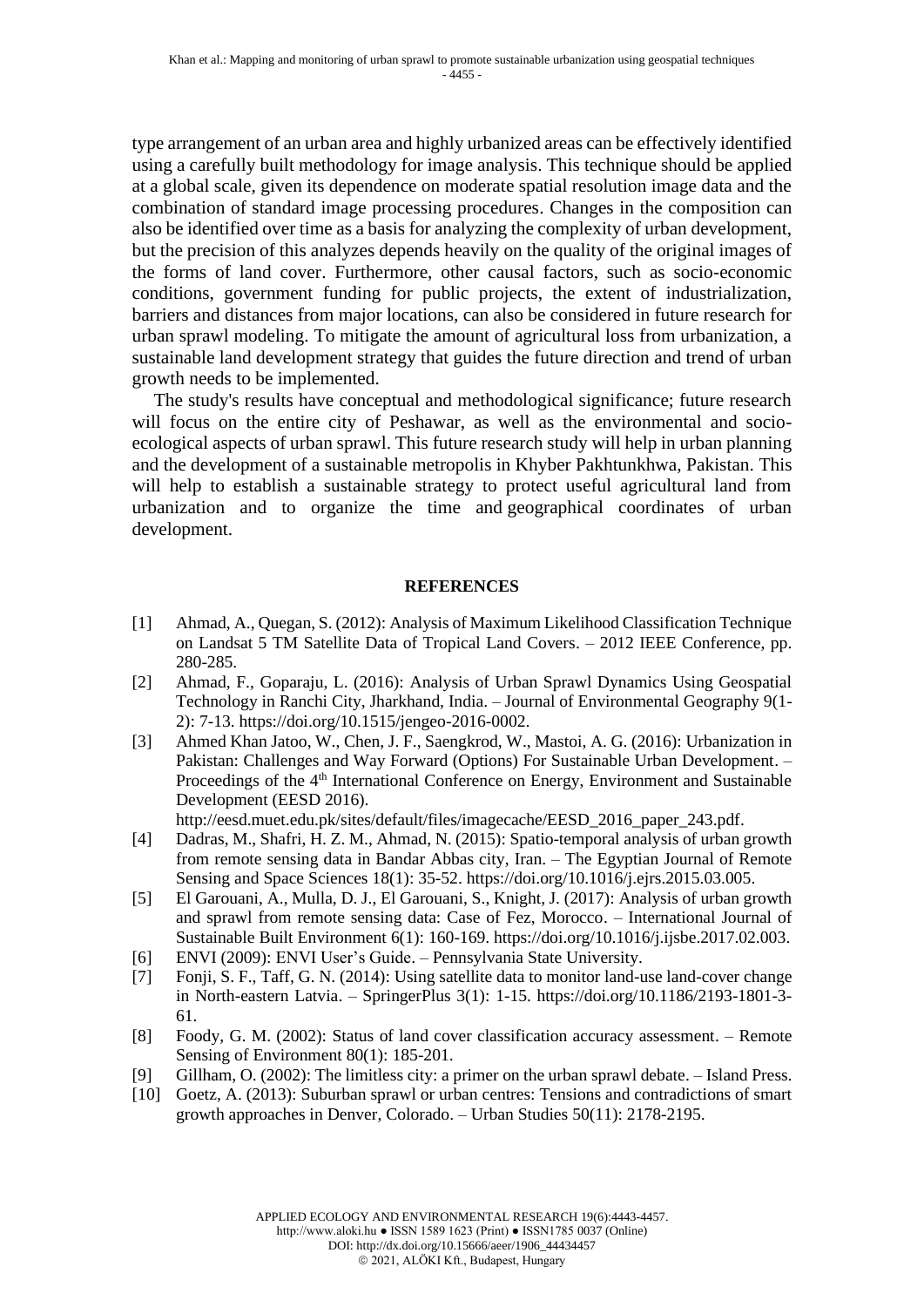- [11] He, C., Shi, P., Xie, D., Zhao, Y. (2010): Improving the normalized difference built- up index to map urban built-up areas using a semiautomatic segmentation approach. – Remote Sensing Letters 1(4). https://doi.org/10.1080/01431161.2010.481681
- [12] Jat, M. K., Garg, P. K., Khare, D. (2008): Monitoring and modelling of urban sprawl using remote sensing and GIS techniques. – International Journal of Applied Earth Observation and Geoinformation 10(1): 26-43. https://doi.org/10.1016/j.jag.2007.04.002.
- [13] Majd, M. S., Mans, L. (2012): Maximum Likelihood Classification of Single Highresolution Polarimetric SAR Images in Urban Areas. – https://doi.org/10.1127/1432- 8364/20.
- [14] Mehmood, R., Mehmood, S. A., Butt, M. A., Younas, I., Adrees, M. (2016): Spatiotemporal Analysis of Urban Sprawl and Its Contributions to Climate and Environment of Peshawar Using Remote Sensing and GIS Techniques. – Journal of Geographic Information System 08(02): 137-148. https://doi.org/10.4236/jgis.2016.82013.
- [15] PCO. (1998):  $6<sup>th</sup>$  Population and Housing census survey. District Census Report of Peshawar: Pakistan Census Organization.
- [16] PCO. (2017):  $7<sup>th</sup>$  Population and Housing census survey. District Census Report of Peshawar: Pakistan Census Organization.
- [17] Peerzado, M. B., Magsi, H., Sheikh, M. J. (2018): Land use conflicts and urban sprawl: Conversion of agriculture lands into urbanization in Hyderabad, Pakistan. – Journal of the Saudi Society of Agricultural Sciences. https://doi.org/10.1016/j.jssas.2018.02.002.
- [18] Qadeer, M. A. (1996): An assessment of Pakistan's urban policies, 1947-1997. Pakistan Development Review 35(4 PART 2): 443-465. https://doi.org/10.30541/v35i4iipp.443- 465.
- [19] Rahim, A., Khan, K., Jamal, R., Tariq, N., Akif, A. (2015): The Spatial and Temporal Variation in the Ground Water Potential Due to Urbanization in the Peshawar Regime of Pakistan. – Science International 27(3): 2225-2233.
- [20] Raziq, A., Xu, A., Li, Y. (2016): Monitoring of Land Use/Land Cover Changes and Urban Sprawl in Peshawar City in Khyber Pakhtunkhwa: An Application of Geo- Information Techniques Using of Multi-Temporal Satellite Data. – Journal of Remote Sensing & GIS 5: 4. https://doi.org/10.4172/2469-4134.1000174.
- [21] Roehrs, A. C. (2015): The Refugee Dilemma: Afghans in Pakistan between expulsion and failing aid schemes. – Afghanistan Analysts Network, September 2018, 1-11.
- [22] Salem Adnan, Q. F. (2017): Urban Policy and Planning Unit Provincial Land Use Plan (PLUP). – Planning and Development Department Government of Khyber Pakhtunkhwa Final Land Use Plan of District Peshawar (Issue 306). https://urbanpolicyunit.gkp.pk/provincial-land-use-plan-phase-2/.
- [23] Seilheimer, T. S., Wei, A., Chow-Fraser, P., Eyles, N. (2007): Impact of urbanization on the water quality, fish habitat, and fish community of a Lake Ontario marsh, Frenchman's Bay. – Urban Ecosystems 10(3): 299-319.
- [24] Shirazi, S., Kazmi, S. (2014): Analysis of Population Growth and Urban Development in Lahore-Pakistan using Geospatial Techniques: Suggesting some future Options. – South Asian Studies 29: 269-280.

http://pu.edu.pk/images/journal/csas/PDF/20 Safdar Shirazi\_29\_1.pdf.

- [25] Solé-Ollé, A., Hortas-Rico, M. (2008): Does Urban Sprawl Increase the Costs of Providing Localpublic Services? Evidence from Spanish Municipalities. – Documents De Treball De L'Ieb 6: 1-33.
- [26] Sudhira, H. S., Ramachandra, T. V., Jagadish, K. S. (2004): Urban sprawl: Metrics, dynamics and modelling using GIS. – International Journal of Applied Earth Observation and Geoinformation 5(1): 29-39. https://doi.org/10.1016/j.jag.2003.08.002.
- [27] Turton, D., Marsden, P. (2002): Taking Refugees for a Ride? The politics of refugee return to Afghanistan. – The Afghanistan Research and Evaluation Unit (AREU).

http://www.aloki.hu ● ISSN 1589 1623 (Print) ● ISSN1785 0037 (Online)

DOI: http://dx.doi.org/10.15666/aeer/1906\_44434457

© 2021, ALÖKI Kft., Budapest, Hungary